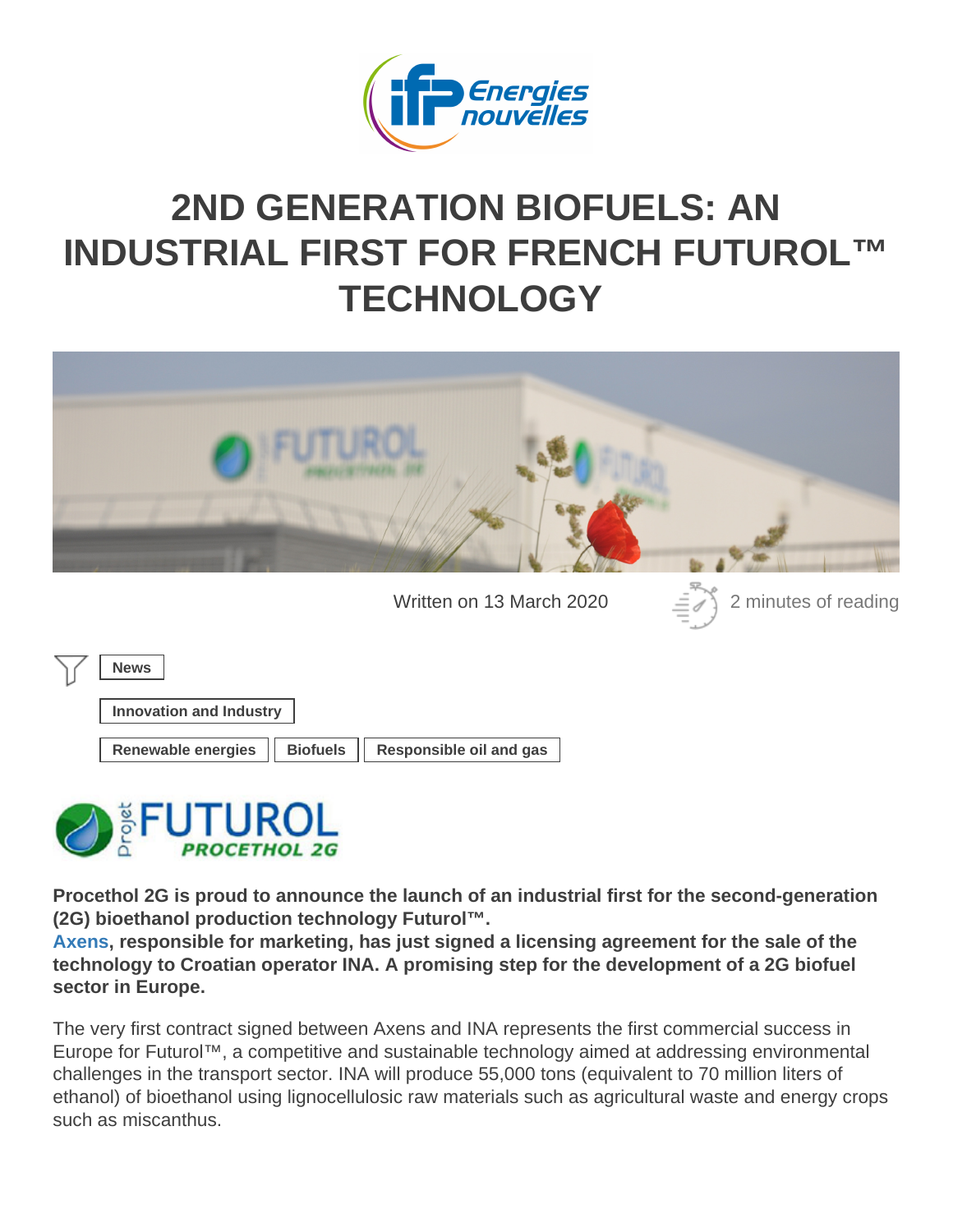The development of advanced biofuels falls within the framework of the objectives set out in the European RED II directive specifying the incorporation of a 14% share of renewable energies in fuel for transport by 2030, with a 3.5% target for second-generation biofuels. The use of secondgeneration biofuel reduces greenhouse gas emissions by more than 85% compared to the fossil reference.

## An innovative technology

The originality of Futurol™ technology lies in its four-step implementation process: steam explosion of biomass, combined hydrolysis and fermentation, ethanol separation and in-situ enzyme production.

One of its great strengths is its autonomy. Technological autonomy, first of all, thanks to the in situ production of the enzymes and the propagation of yeasts adapted to the raw materials treated. And also in terms of energy, since the technology enables total autonomy of the industrial site, and even energy exports.

The competitiveness of Futurol™ technology also lies in its adaptability to different biomass types. This flexibility enables the optimization of the local supply of raw materials, marketing on a global scale and easy integration within existing conventional ethanol production plants.

## The industrial development of a French technology

Launched in 2008, the Futurol™ project has been conducted with the support of 11 partners, covering the entire process, from the plant resource to the fuel tank: ARD, IFP Energies nouvelles, INRAE, Lesaffre, Office national des forêts (French National forestry Office), Tereos, Total, Vivescia, Crédit Agricole Nord Est Participations, CGB and Unigrains. The various steps in the process were successfully validated on a continuous pilot at Pomacle-Bazancourt (Marne, northern France) and an industrial demonstrator at Tereos' Bucy-le-Long site.

"We are delighted to announce this industrial first for an innovative 2G bioethanol technology developed within the framework of the Futurol™ project, with the support of Bpifrance. It represents the culmination of an exemplary R&D partnership and illustrates the recognition of French scientific excellence and innovation capacity. We firmly believe that this initial success heralds the development of a thriving second-generation bioethanol production sector", explains Nathalie Alazard-Toux, President of Procethol 2G.

**Contact** 

## IFPEN - PRESS

Anne-Laure DE MARIGNAN : +33 (0)1 47 52 62 07 Patricia FULGONI : +33 (0)1 47 52 67 21

[presse@ifpen.fr](mailto:presse@ifpen.fr)